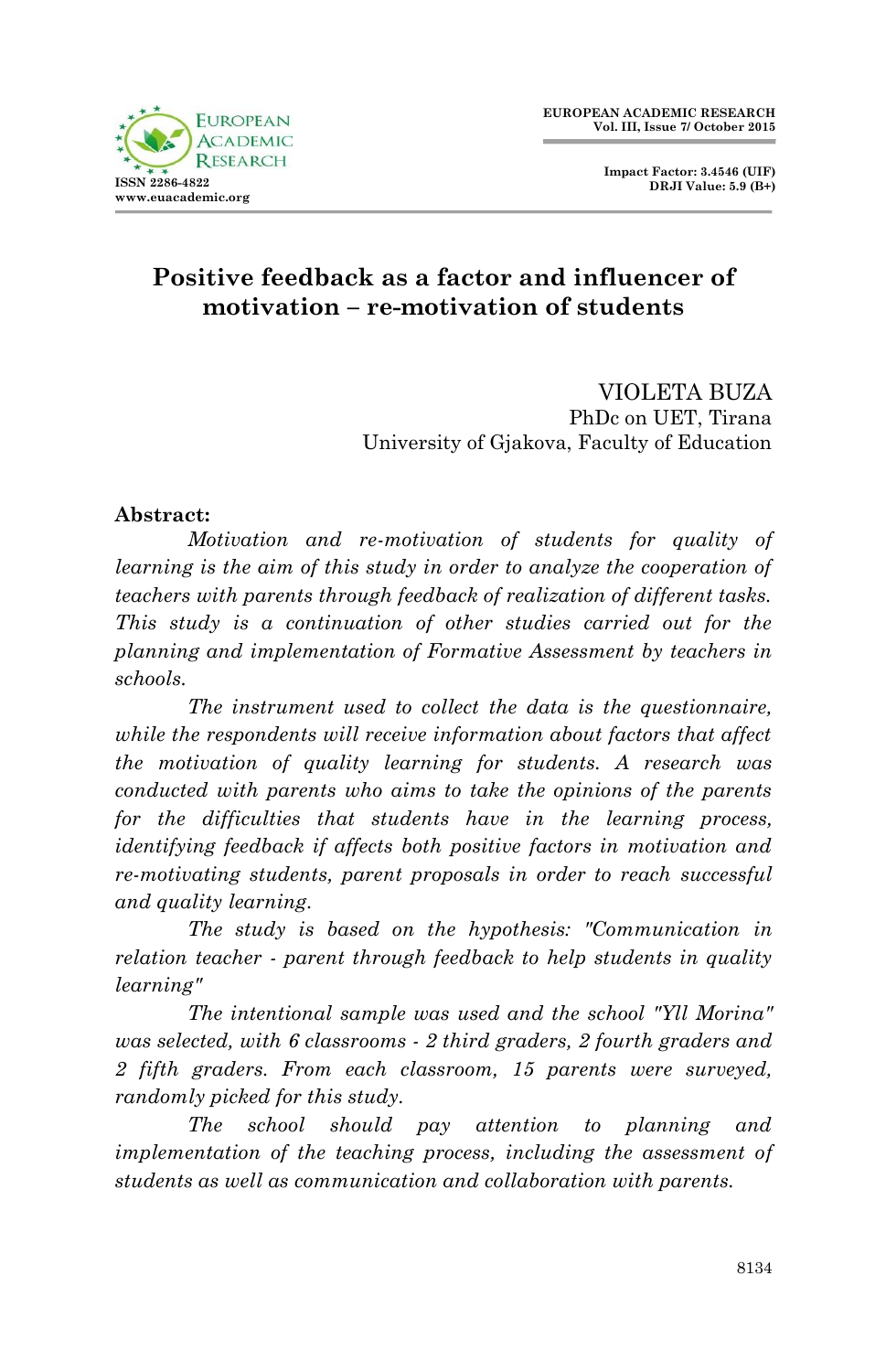*From the results we come to a conclusion that communication between teachers and parents comes when the parents realized they need to, while parents feedback is that teachers comments are motivating in enhancing childrens success.*

**Key words:** feedback, motivation, re-motivation, cooperation, students.

# **INTRODUCTION**

Given that teachers organise various activities in the process of learning, it is important to facilitate the organization of the learning process for students as well as teachers and parents. When teachers join forces with their students in Formative Assessment process, their partnership generates powerful learning results. Teachers become more effective, students gets actively engaged in, and the two become consciously skilled students in achieving their goal. (Moss, M. Connie, Brookhart, M. Susan, 2009)

The interaction between the didactic triangle, through the application of multiple forms and methods of teaching and learning, brings positive results in student learning. "Therefore, information that is on time, complete and right for the students, for the results achieved and the work that must be done to further progress, it is a precondition for achieving success on assessment controling". (Brada, 2010) Given that all children need attention and support, a good accomplishment would motivate students by teachers and parents to be more determined to achieve their positive purpose to improve learning.

Giving homework by teachers must be well planned, being appropriate for the age level of the students. The purpose of tasking should be their motivation to achieve increment of the level of student learning continuously. "Students work longer, harder and with more vigor and intensity than When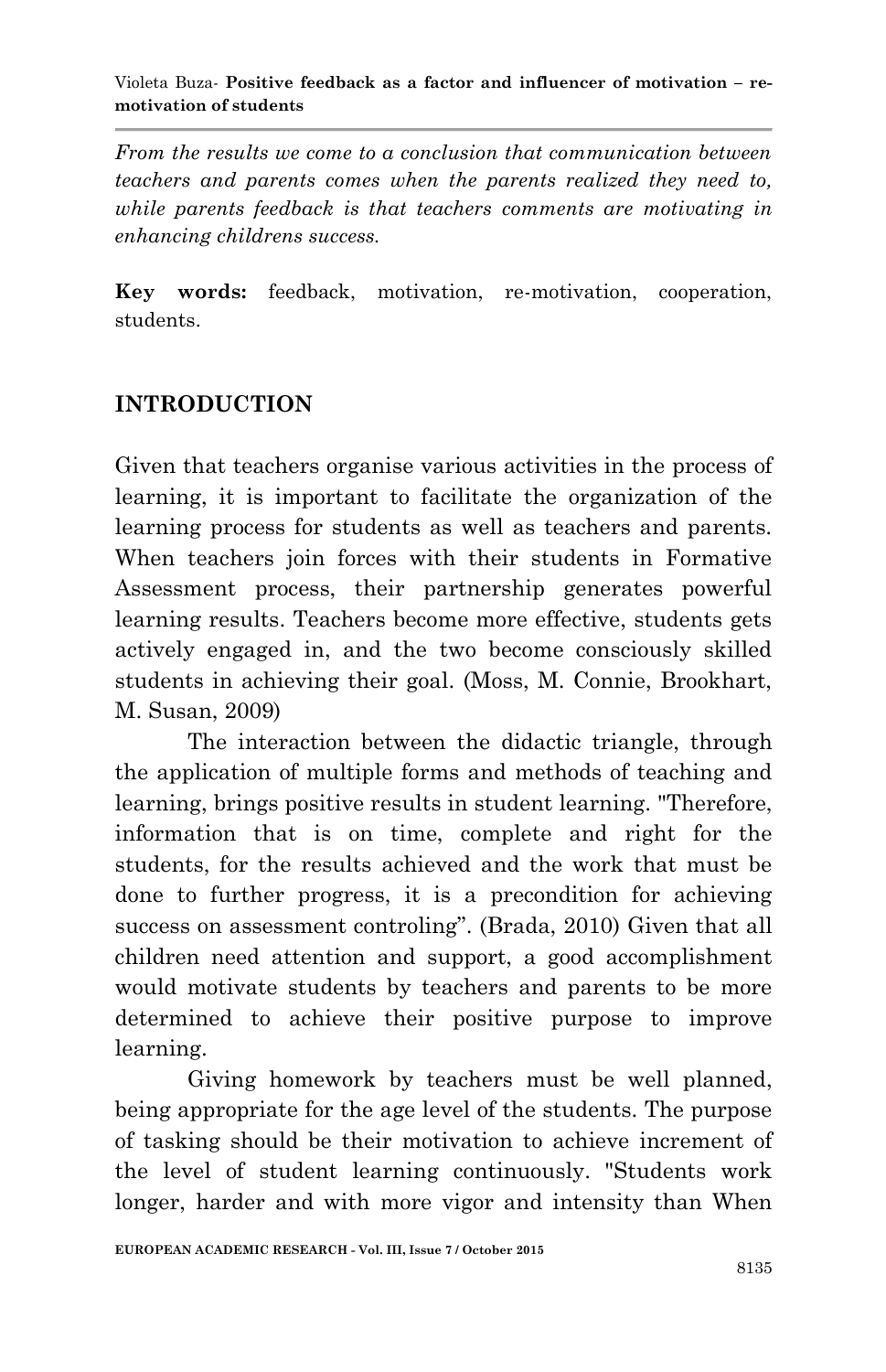They are motivated They are not. In other words, Motivation helps Individuals Overcome inertia www.shabait.com/categoryblog/3200-what-motivation-is-andwhy-it-is

It is necessary that homework to be checked from parents as well as teachers systematically, to see whether they are performing without mistakes and to create for children students positive attitude, since it's their responsibility to carry them on time and accurately "homework teach your child how to work independently and develop the habit of learning outside the classroom space" (Hall 2003)

Whenever the child successfully performs these tasks, he should be praised and appreciated for their work. Not for a single moment these duties should not be used as punishment against children-students, but if necessary, praise can be used as an incentive or motivation to achieve the required result from students. When children seek help for their difficult tasks, it should be given the assistance from family members, but by no means they should perform these duties by themselves. The effective realization of homework is a coronation of successful class.

Giving homework and their control by teachers with detailed feedback to students and the performance of duties by students, provides students the understanding that they have been able to understand new information or recall the received information. It is necessary that as a rule to be recommended any additional material and be well explained so that students curiosity will be raised to perform them successfully.

According to the Theory of Cognitive Assessment, it is said that if students get feedback that enhances their ability to get internally motivated and they will grow, so the feedback that reach students need to highlight the capacity that has been growing among students as a positive change. (Woolfolk, 2011) Through the writing feedback promoter or advisory by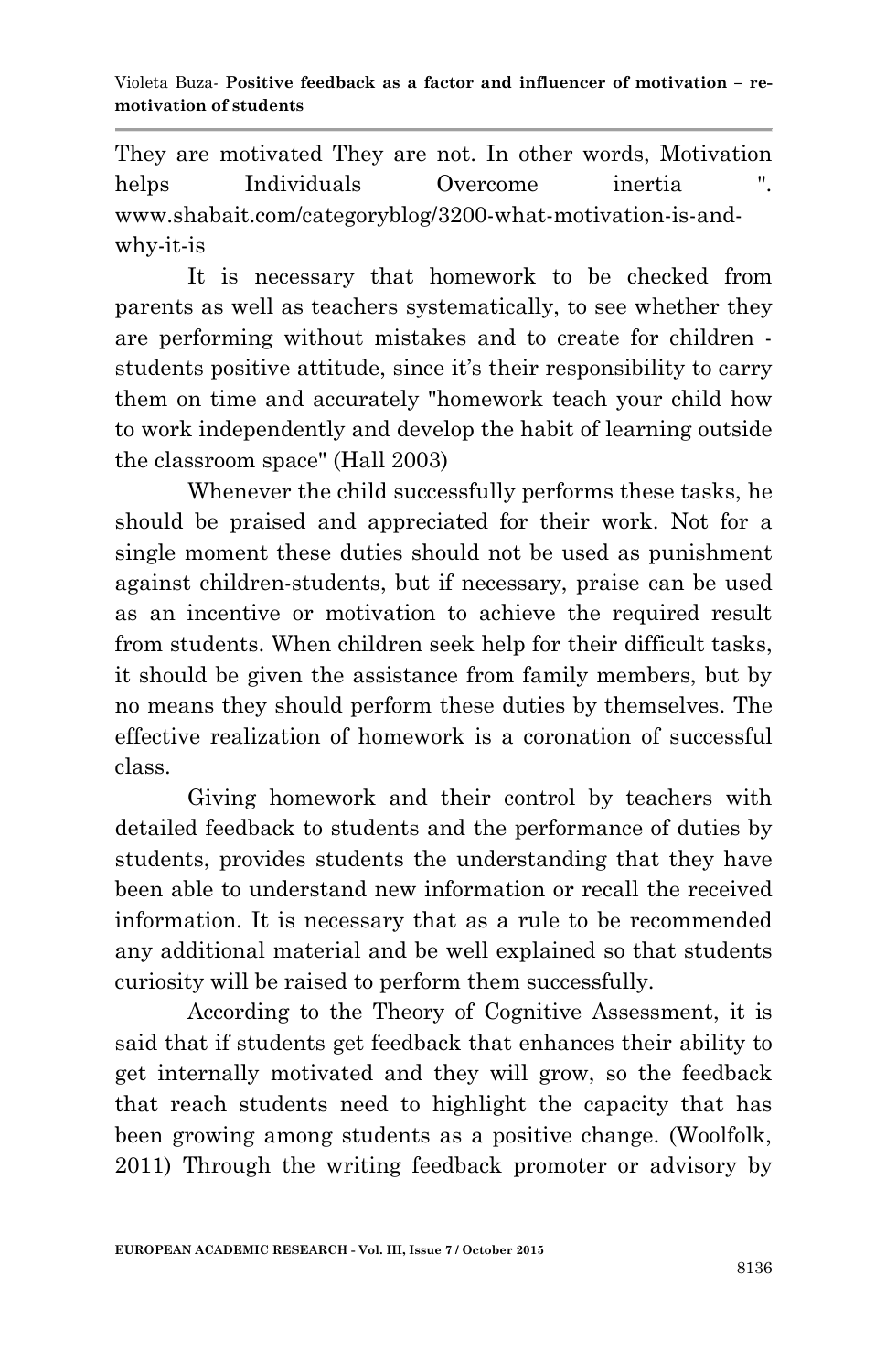the teachers, both pupils and parents understand correctly that:

> How does the child progress - student with homework performance,

> Is there any difficulty in the implementation of homeworks,

Is there a need to work more at home,

In which subject there is more need for help,

Identify weaknesses and strengths of the child-student,

So, it is achieved the retrieval of enough information about learning in the school and home.

Students should be ready for positive changes ranging from the environment where they learn, be open-minded, to rely on facts and evidence and open to face various challenges facing them throughout the learning process. "Students need to feel confident in the performance of duties or by showing ability that are required, have the desire to learn, and feel that what is required to do is psychologically satisfying". (Allan C. Orstein, Francis P. Hunkins 2003)

Kosovo lacks various studies about writing feedbacks students notebooks and the application of other Formative Assessment techniques in schools. The function of this feedback is to help teachers and students to make adjustments that will improve student achievement of curricular targeted goals " (Popham 2008)

Therefore, with all the changes in education field, this study aims to verify the hypothesis that communication between teachers and parents through the feedback, helps students in their motivation and their quality learning.

Also, we come to a conclusion that through writing of stimulating or consulting comments in students notebook, we can achieve to motivate students to learn more about improving the success and quality learning. Motivation is an important part of the learning process and a key factor in student learning and achievement of positive results. Students should be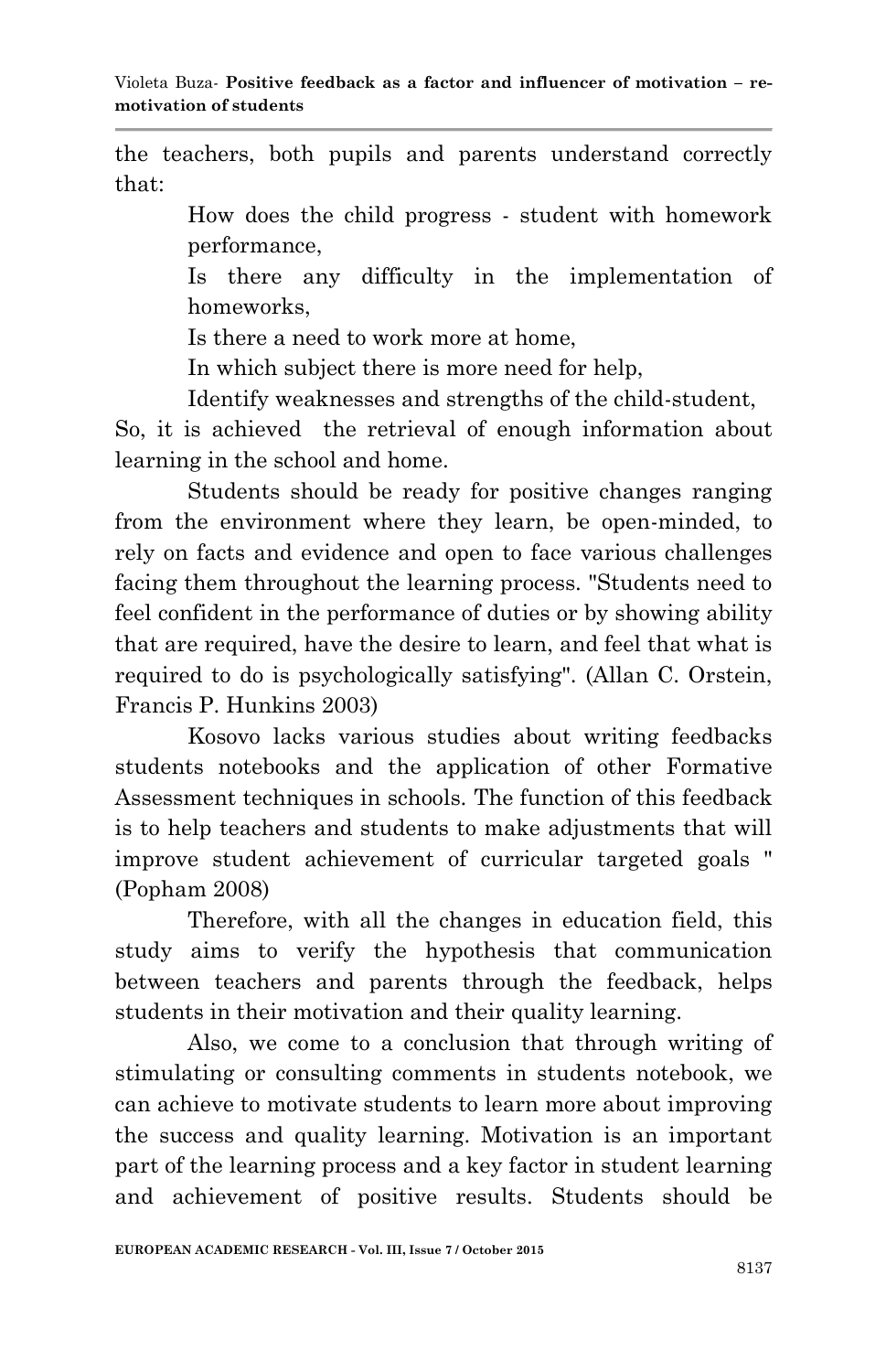motivated by convining them that learning has value, by creating a pleasant working environment and also giving them the best featured models that are formed according to their students so that they always rely on the positivity. (Garo 2002)

## **THEORETICAL CONTEXT**

In this study is described the theoretical motivation – remotivation of students for raising the quality of learning by applying feedback on students notebooks. Formative Assessment aims to support students in achieving the key competencies that the students understand what results have been achieved, it makes students as participants in defining the criteria of quality and tries to show how can be achieved qualitative and positive results. (Curriculum frame of preuniveristy education of Republic of Kosova, 2011)

Feedback should be given to students in order to help students to achieve better learning, it's realized by showing them what they need to change or improve in their own learning. Formative Assessment is considered to be successful in improving student success as well as to improve teaching by teachers. (Popham 2008)



**(Murchan, D.,Shiel, G., Vula, E. 2011)**

**EUROPEAN ACADEMIC RESEARCH - Vol. III, Issue 7 / October 2015**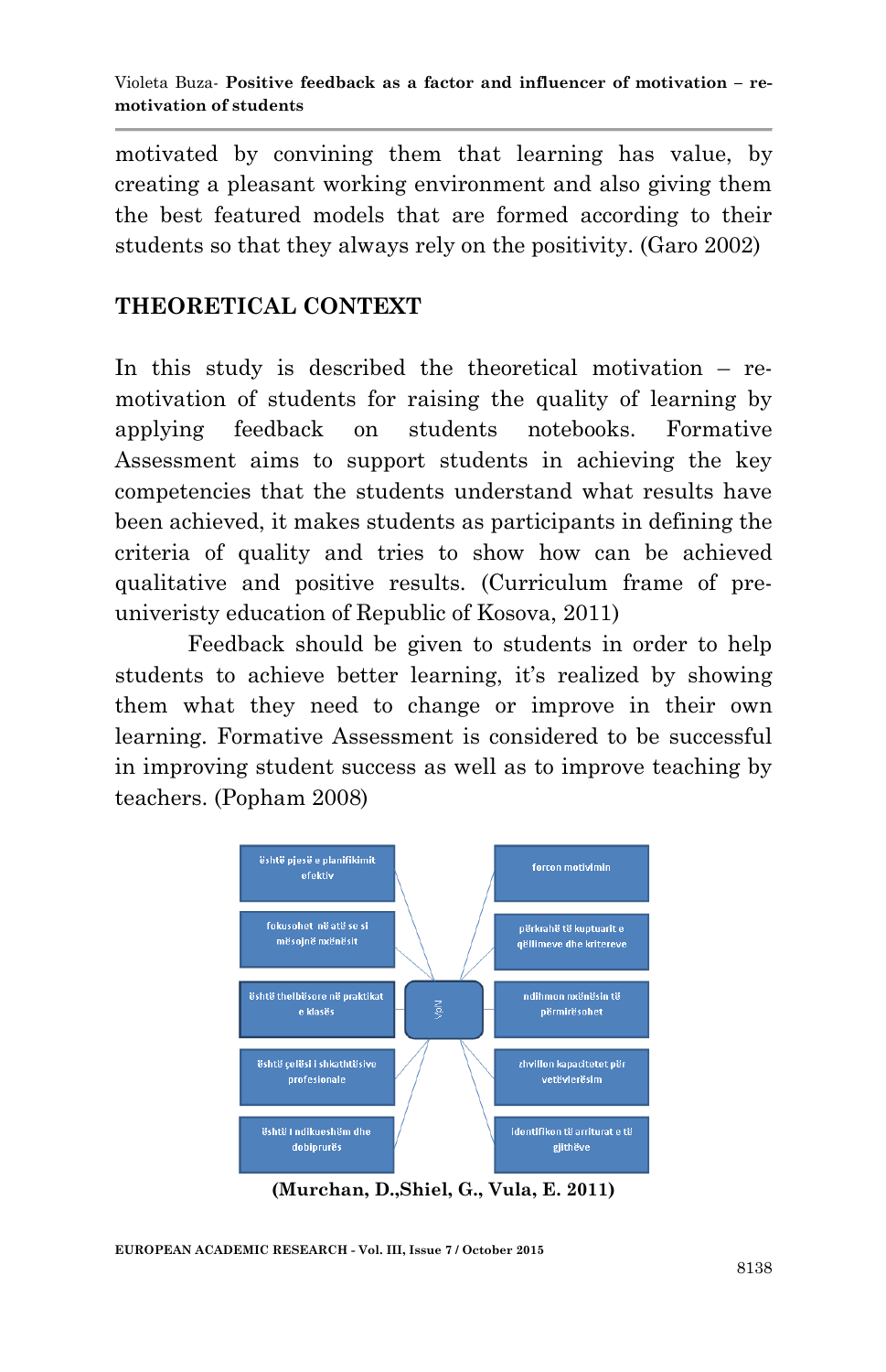It is believed that the motivation of students, creating confidence in them and their active involvement in the learning process, are the key factors that can impact on their progress effectively, and that potential difficulties will improve by using evaluation techniques effectively.

Students should be good managers of their time, to be prepared for the learning process by being more active in learning. It is important for them to be prepared with the necessary learning tools, with basic information and with homework completed for a much qualitative learning, in order to achieve a higher quality to the positive results, to show their sustainable achievements. If students are encouraged to take responsibilities for their own learning, their learning would be more effective in achieving positive results.

Recent years have changed opinions about evaluation by teachers and parents as well. Student learning has begun to change by giving them delegated responsibility for selfevaluation and mutual evaluation among students.

In order to achieve a successful learning, teacher must plan objectives and measurable criteria, that are realistic and achievable for students.

# **THE PURPOSE OF THE STUDY:**

The purpose of this study is to understand whether the feedback is positive and influential factor in motivation - remotivation of students. In addition to make an analysis of the actual situation on the quality of student learning through application of Formative Assessment.

# **THE OBJECTIVES OF THE STUDY**

To understand if the students are loaded from their teachers with too much homework on different subjects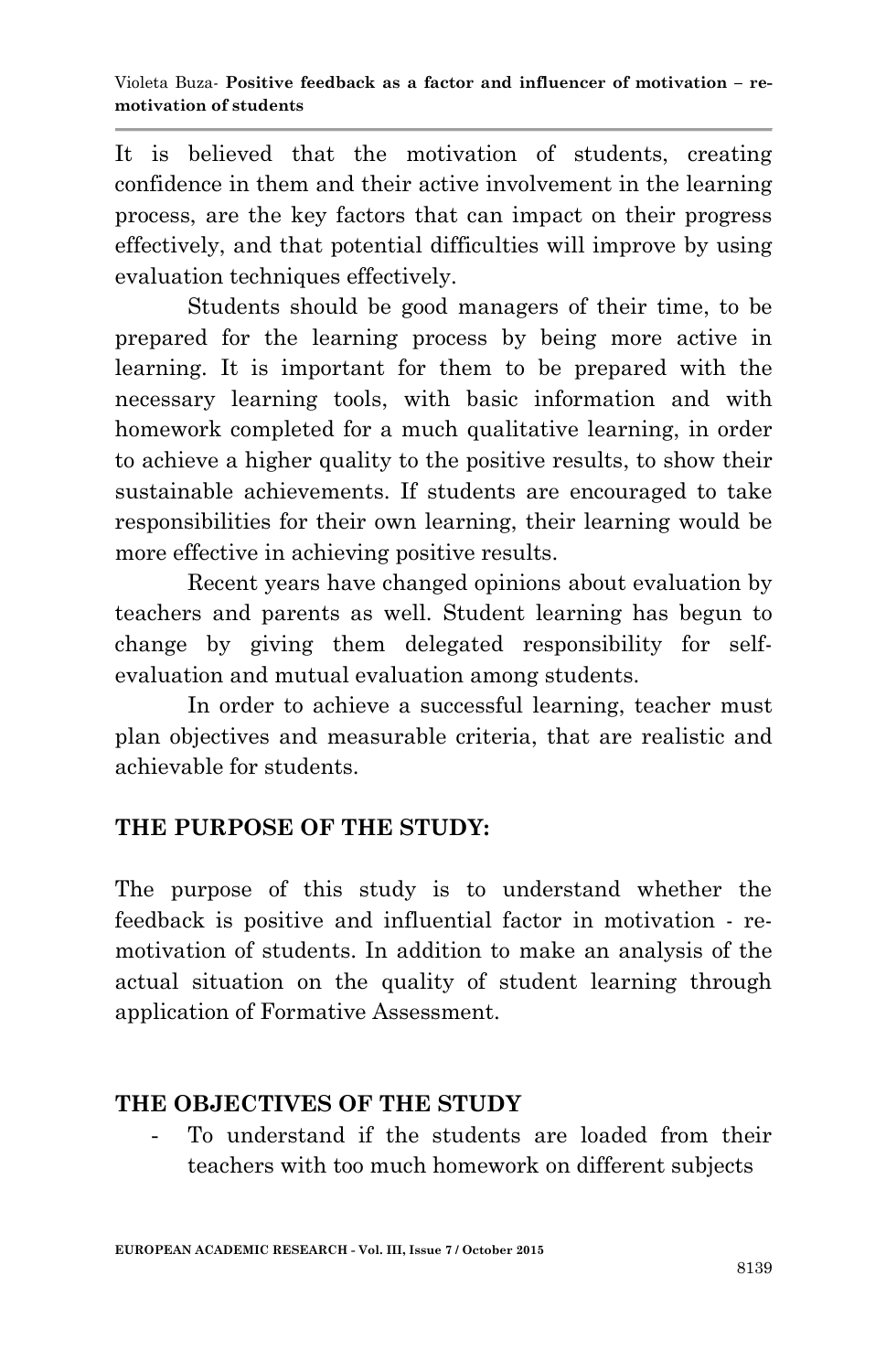- To verify the difficulties that students have during their learning process
- To show which feedback students receive from their teachers for different homeworks
- To analise if the students are motivated from the comments of their teachers
- To point that what teacher achieves to identify through writing of these coments

# **METHODOLOGY**

In this study were used the method for theoretical, descriptive and statistical analysing. The research was realized in the school "Yll Morina" in Gjakova. The instrument of this research was questionnaire realized with parents.

The sample for this study was chosen on purpose, in order to pull out as accurate as possible results. The sample contain 90 parents from 6 classrooms, 30 parents from third grade students, 30 parents from fourth grade students and 30 parents from fifth grade students.

## **THE RESULTS OF THE STUDY**

In this research in relation with the data collection, the instrument used was questionnaire for assessment by three introductory questions – grade level in which are children, gender and age of the parent, one question with three options of a Likert scale, 10 questions with response alternatives (by circling one or more answers) with an open response, and one open final question to get different opinions from parents for a genuine cooperation school - family.

From the quantitative data obtained from a questionnaire completed by the parents, we manage to get a real result for the work done in schools and abilities teachers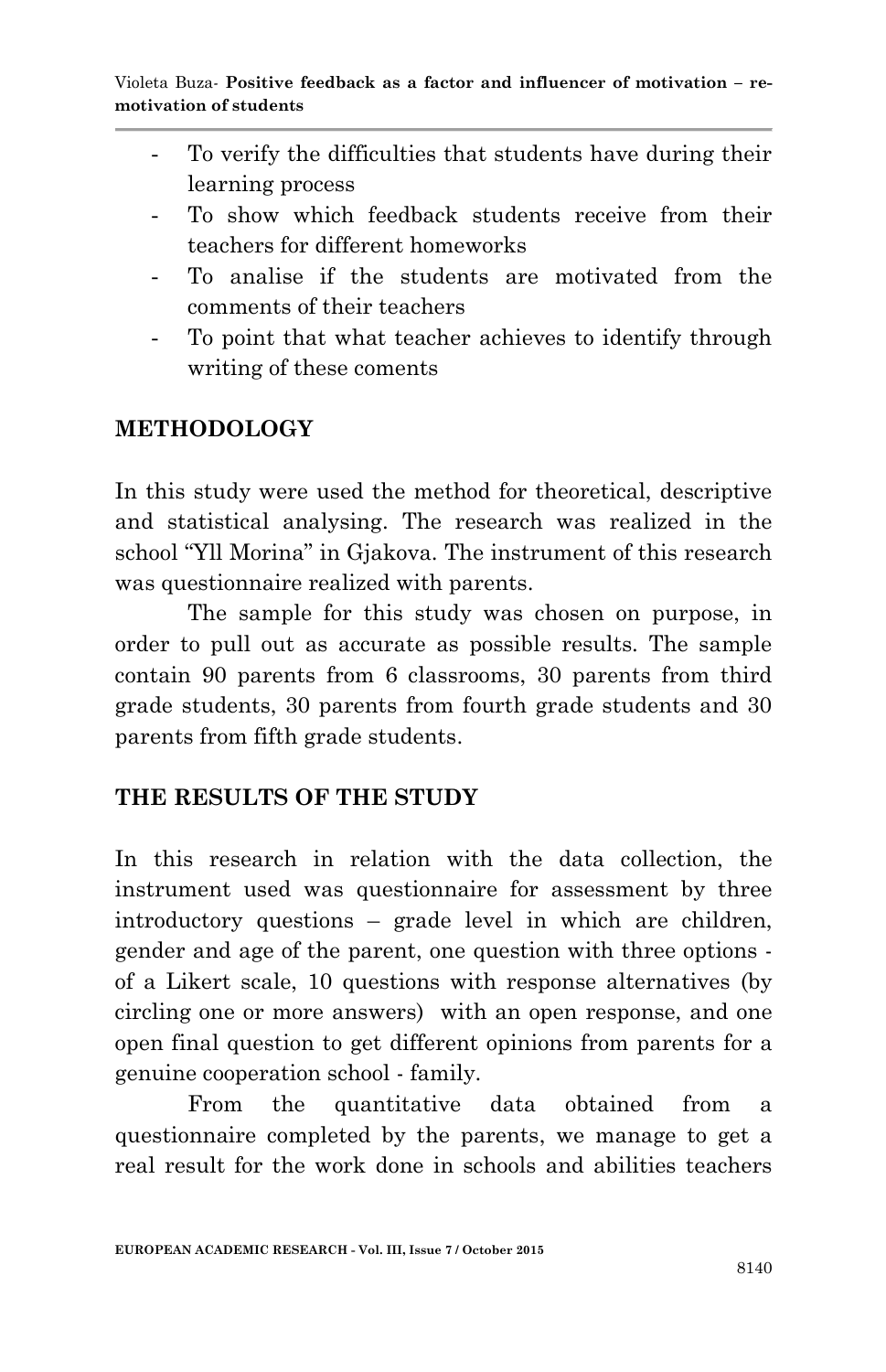Violeta Buza*-* **Positive feedback as a factor and influencer of motivation – remotivation of students**

have to motivate – re-motivate students to achieve quality learning.

By analyzing the questionnaires we understand the burden that students have with homeworks, the kinds of difficulties that students have, the form of comments they receive from teachers and the returning of comments from parents, correcting homeworks and the help parents offer them, the form of communication that is realized between teachers and parents, what kind of comments students and parents receive from the teacher and what they achieve through those comments.

Also, parents show their proposals for a successful cooperation to achieve a qualitative and successful learning for children-students.

From the research results was achieved to verify that:

|       |                                  |                          |       | Valid   | Cumulative |
|-------|----------------------------------|--------------------------|-------|---------|------------|
|       |                                  | <b>Frequency Percent</b> |       | Percent | Percent    |
| Valid | Yes, too much homework           |                          | 10.0  | 10.0    | 10.0       |
|       | Somehow – too much homework $25$ |                          | 27.8  | 27.8    | 37.8       |
|       | No, they are OK                  | 56                       | 62.2  | 62.2    | 100.0      |
|       | Total                            | 90                       | 100.0 | 100.0   |            |

 **5. The load with homework**

**Table 1.**

For the question: Do you think that your child is overloaded with homework? From the answers by the parents, 56% think that their children are not overloaded with homework, and by giving homework everything is OK.

Parents also think that children have no difficulties on different subjects, but or controlling homework, 76 from parents tell that they control on the daily bases notebooks of their children.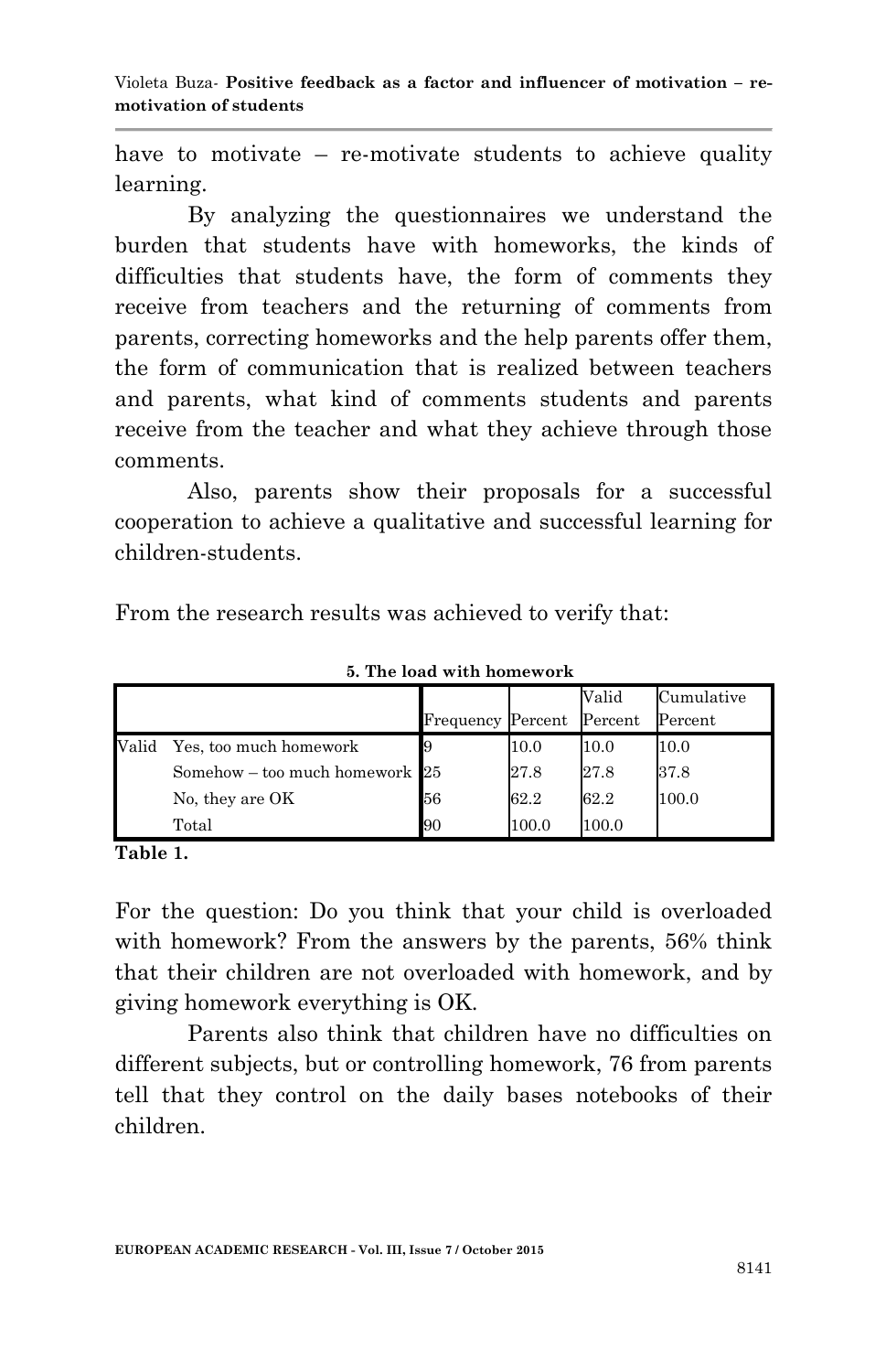On the question number 12, how parents correct children mistakes on homeworks, from the questinnaire appear that parents help their children to solve their assignemts.

| 12.1 You help them to solve their tasks |                 |           |         |               |                       |  |
|-----------------------------------------|-----------------|-----------|---------|---------------|-----------------------|--|
|                                         |                 | Frequency | Percent | Valid Percent | Cumulative<br>Percent |  |
| Valid                                   | Doesn't correct | 31        | 34.4    | 34.4          | 34.4                  |  |
|                                         | Does correct    | 59        | 65.6    | 65.6          | 100.0                 |  |
|                                         | Total           | 90        | 100.0   | 100.0         |                       |  |

**Table 2.**

So, 59 from 90 parents show that they help their children to solve problems from their assignemnts if they have some difficulties through necessary correction.

On the question number 17 that if you think that teachers comments motivate your child to make differences for learning?

|       |                            | Frequency | Percent | Valid Percent Percent | Cumulative |
|-------|----------------------------|-----------|---------|-----------------------|------------|
| Valid | Comments don't motivate 17 |           | 18.9    | 18.9                  | 18.9       |
|       | Comments motivate          | 73        | 81.1    | 81.1                  | 100.0      |
|       | Total                      | 90        | 100.0   | 100.0                 |            |

**Table 3**

**17.3 To achieve improvement of success**

|       |                            |           |         |                       | Cumulative |
|-------|----------------------------|-----------|---------|-----------------------|------------|
|       |                            | Frequency | Percent | Valid Percent Percent |            |
| Valid | Comments don't motivate 40 |           | 44.4    | 44.4                  | 44.4       |
|       | Comments motivate          | 50        | 55.6    | 55.6                  | 100.0      |
|       | Total                      | 90        | 100.0   | 100.0                 |            |

**Table 4**

From the responses of parents we manage to retrieve some data which believe that children are more motivated by the comments to learn more and achieve improved success. 73 out of 90 parents think the teacher's comments through feedback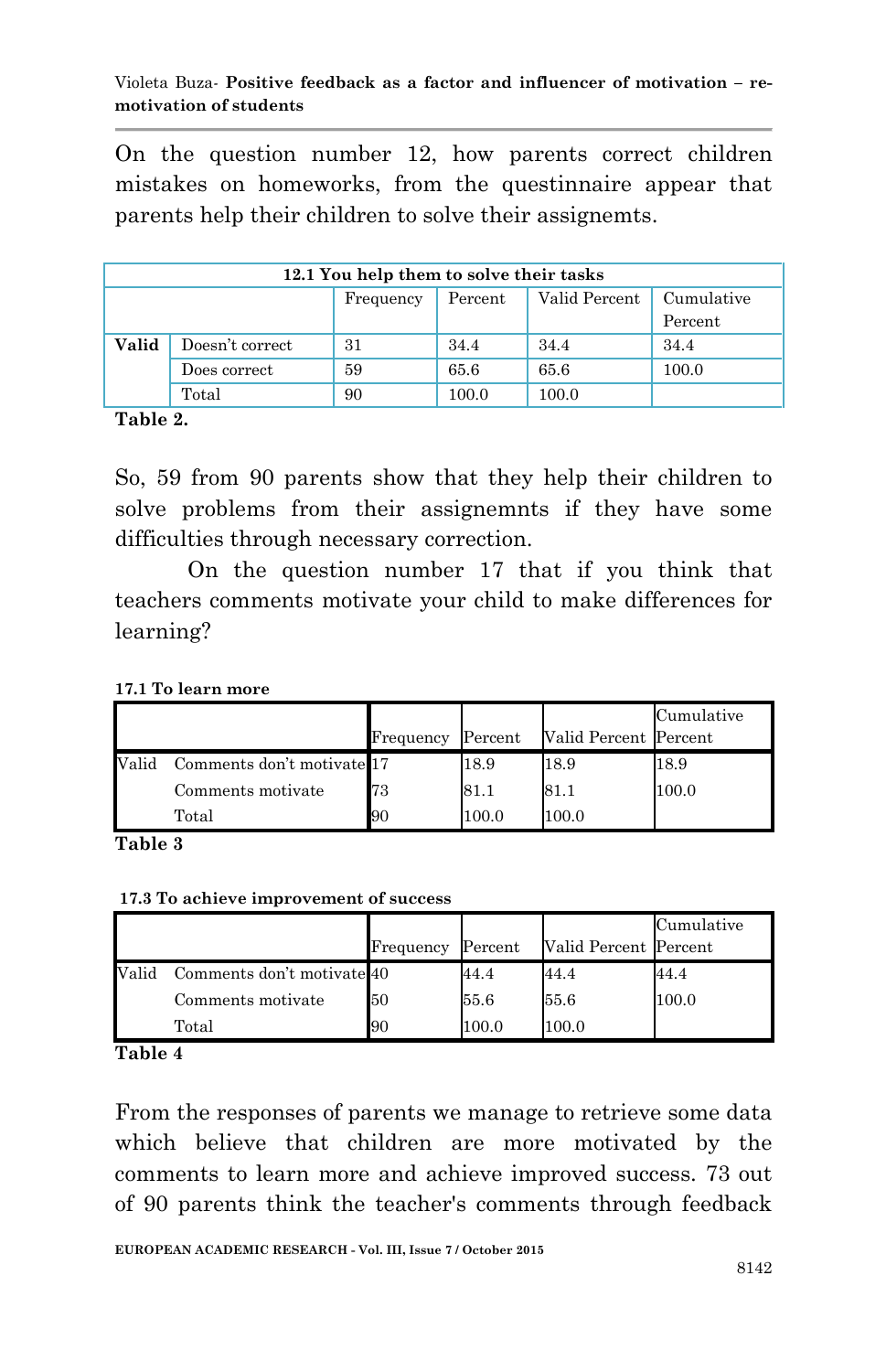#### Violeta Buza*-* **Positive feedback as a factor and influencer of motivation – remotivation of students**

motivate students to learn more, while 50 out of 90 parents think that comments motivate students to achieve the improvement of success. From the responses of parents we come to realize that over 50% of parents indicate that feedback is positive and influential factor in motivating – re-motivating students.

| Questions for parent                                 | Number of respondents and their answers starting |            |  |  |
|------------------------------------------------------|--------------------------------------------------|------------|--|--|
|                                                      | from the higher percentage.                      |            |  |  |
| Gender of parent                                     | 53 % female                                      |            |  |  |
|                                                      | 37 % male                                        |            |  |  |
| Age of parent                                        | $31 - 40$                                        | 55 parents |  |  |
|                                                      | $41 - 50$                                        | 31 parents |  |  |
|                                                      | $20 - 30$                                        | 4 parents  |  |  |
| Who do you think the child should do the             | Mother                                           | 49 parents |  |  |
| homework with?                                       | Alone                                            | 40 parents |  |  |
|                                                      | Father                                           | 26 parents |  |  |
|                                                      | Sister                                           | 16 parents |  |  |
|                                                      | Brother                                          | 8 parents  |  |  |
|                                                      | Grandmother                                      | 4 parents  |  |  |
|                                                      | Grandfather                                      | 0 parents  |  |  |
|                                                      | Uncle                                            | 0 parents  |  |  |
|                                                      | Aunt                                             | 0 parents  |  |  |
|                                                      |                                                  |            |  |  |
| Which are the feedbacks that you receive from        | Excelent                                         | 56 parents |  |  |
| the teacher of your child?                           | Only high mark 5                                 | 31 parents |  |  |
|                                                      | Correct handwriting                              | 23 parents |  |  |
|                                                      | Good job                                         | 22 parents |  |  |
|                                                      | Write better                                     | 19 parents |  |  |
|                                                      | Write more clear                                 | 17 parents |  |  |
|                                                      | Write fullstop and start with capital letter 10  |            |  |  |
|                                                      | parents.                                         |            |  |  |
|                                                      | Doesn't take comments                            | 1 parent   |  |  |
|                                                      | Other - exercise                                 | 6 parents  |  |  |
|                                                      | - correct oral information                       | 13 parents |  |  |
|                                                      | - you are a star                                 | 1 parents  |  |  |
| How do you respond to teachers comments?             | A go directly to school for                      | 64 parents |  |  |
|                                                      | A call on the phone                              | 25 parents |  |  |
|                                                      | A give my signature                              | 20 parent  |  |  |
|                                                      | I answer also with words                         | 7 parent   |  |  |
|                                                      | I write a message                                | 7 parent   |  |  |
|                                                      | I write on a tik note                            | 2 parent   |  |  |
| With<br>the<br>teacher<br>child<br>of<br>your<br>you | Any time I feel the need to                      | 48 parents |  |  |
| communicate:                                         | During the consultation day                      | 28 parents |  |  |
|                                                      | If my child have any problem                     | 21 parents |  |  |
|                                                      | On the phone                                     | 24 parents |  |  |
|                                                      | On the semiyear meeting                          | 20 parents |  |  |
|                                                      | Once per week                                    | 18 parents |  |  |
|                                                      | Once on every 3 months                           | 10 parents |  |  |
|                                                      | Once per month                                   | 7 parents  |  |  |
|                                                      | Only on the meetings with parents                | 3 parents  |  |  |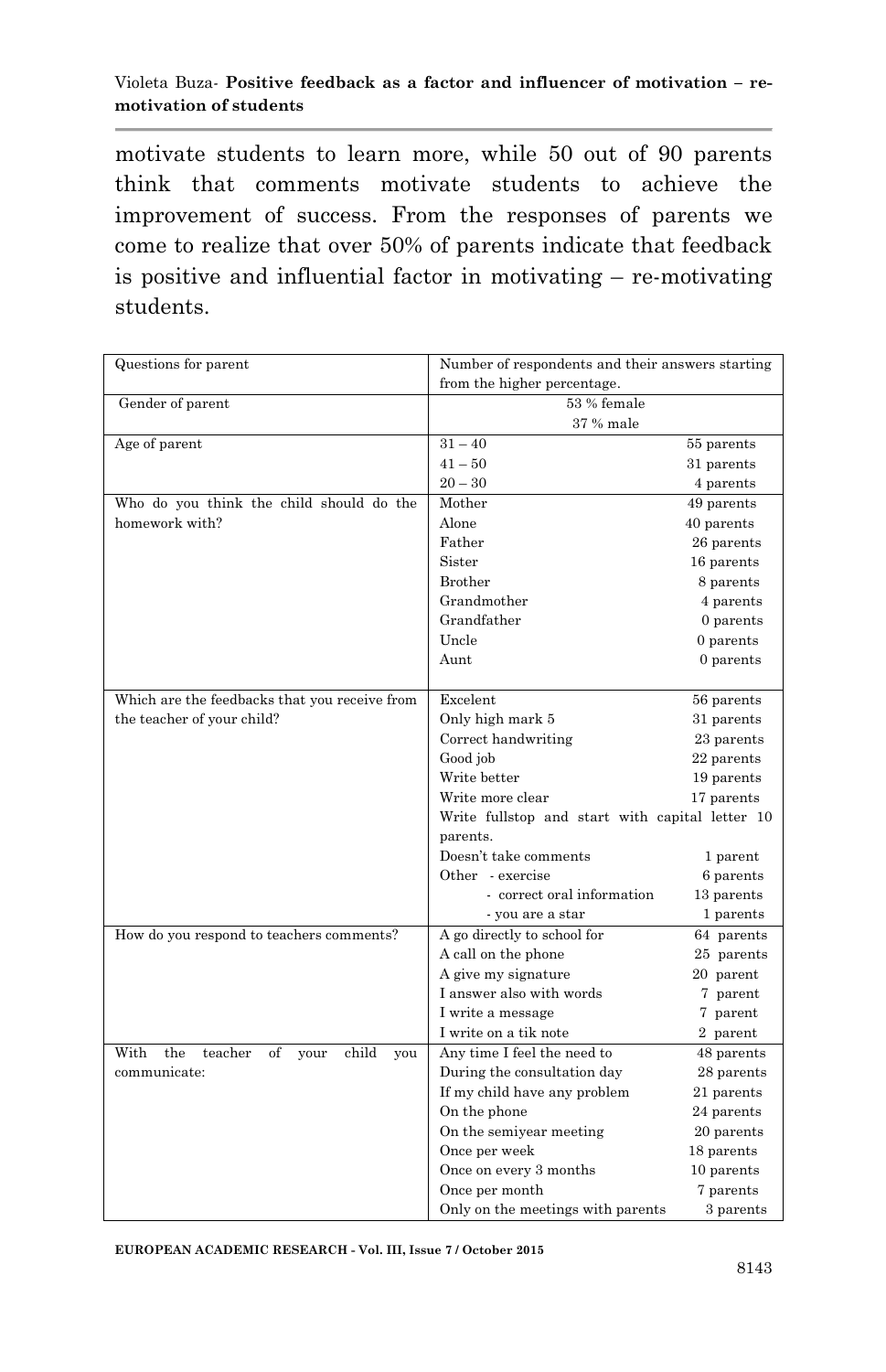#### Violeta Buza*-* **Positive feedback as a factor and influencer of motivation – remotivation of students**

|                                                                                                                     | Every day                                                                                                                            | 1 parent                                          |
|---------------------------------------------------------------------------------------------------------------------|--------------------------------------------------------------------------------------------------------------------------------------|---------------------------------------------------|
| Which is your proposal for cooperation and<br>mutual success for quality and successful<br>learning for your child? | Functioning of didactic triangle<br>Children to work on groups<br>Additional classes for children<br>Organising different activities | 57 parents<br>6 parents<br>6 parents<br>4 parents |

#### **Table 5**

Based on the table above answers from the parents of 6 classrooms, we noticed that surveyed parents are in greater percentage of predominantly female and the middle age.

49 parents believe that children should deal primarily with their mothers their homeworks, therefore think it is a proper person and could provide them with the necessary assistance to children. There is a small number of parents who think that children should do their homeworks on their one, then 40 parents think that children should be independent in the performance of duties in various subjects.

Feedback they get from the teacher for their children are mainly "Excelent" that comment show 56 parents and "Grade 5" by 31 parents, parents show written and other reviews but in a smaller number. But they argue that even these few types of written comments are motivating to children - students to learn more and to reach the improvement of learning.

Returning the feedback to writing teacher shows that 64 parents do not write but visite teacher in the school to get the information needed for their child directly. While 48 parents show that they visit the school whenever they need to, so there is a lack of stimulating comments or consulting, more precisely by the teacher and the returning by the parents to conduct or not conduct homework for their children-students.

The proposal, which was requested by parents for a better cooperation and better achievement in quality and successful learning of students, we have received different answers from the parents, but mainly stating the proposal to work didactic triangle. They are convinced that if it works in a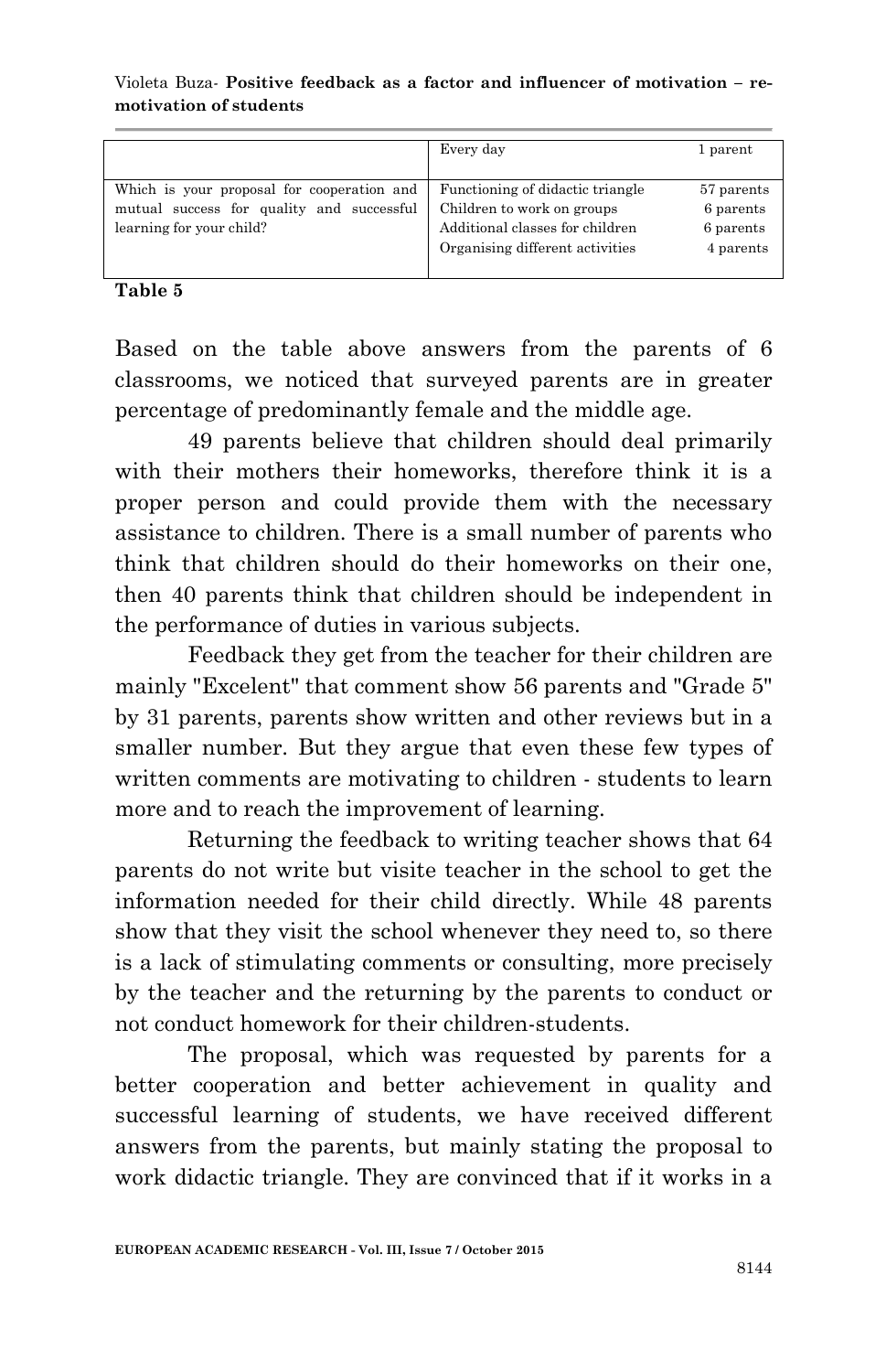planned manner didactic triangle: Parent - Teacher – Student, the success will not be absent.

# **DISCUSSIONS AND RECOMMENDATION**

The main focus during this research was to obtain data from parents if feedback affects the motivation – re-motivation of children to improve learning in order to achieve qualitative, successful and sustainable learning.

Based on previous surveys in some schools of Gjakova municipality, evaluation form which is planned and applied in schools it is partly Formative Assessment and mainly Summary Evaluation. Based on the result of data from a questionnaire survey conducted with teachers to "Motivating students to learn through the application of Formative Assessment" we note that in "Mr. L. Mark " school is realized Formative Assessment and Evaluation Summary. 22.22% of teachers think that both these assessments motivate students to qualitative learning, whereas 38.89% of these teachers think that Formative Assessment motivates the students for a qualitative learning, they also believe that the assessments that are made in classroom are motivational for students and parents. Also, 34% of teachers indicate that they apply writen feedback, while students during the interview say that they are not highly motivated by the assessment they get, because feedback is short and it's not very orientational for the students. Written feedback from the teachers of this school are: Excelent, well done, well done 5, so they are not very precise in this school.

This study has helped to establish the hypothesis that motivation – re-motivation of students plays an important role in the school to student learning through writing quality comments by the teacher through feedbacks.

Based on all the results, we come to a conclusion that the planning of Formative Assessment and application of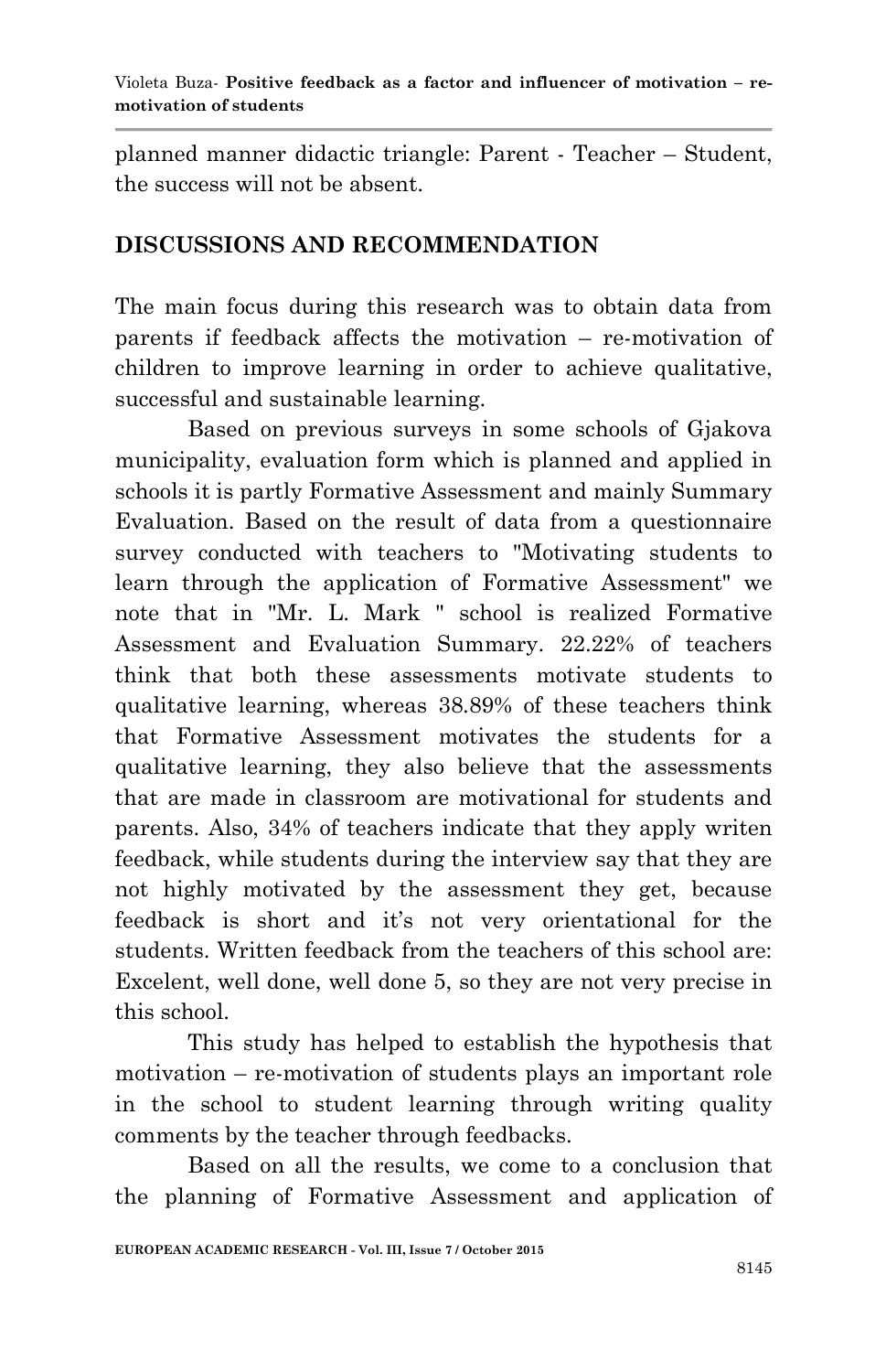writing feedbacks is the key to success for achieving a quality student learning. Through detailed description for students that they have been able to understand new information or recall information obtained, reached to identify the weaknesses about ambiguities that children may have for improving their continual learning, as well as strong sides of students as motivation for students to reach sustainable and quality learning. It also provides students with understand that where they are and where they might go.

In the classroom, during the learning process, Assessment Forms should be planned. It is important to combine the forms of assessment by realizing Formative Assessment in a systematic way, through writing precise feedbacks in order to motivate students to reduce mistakes, to train and motivate students for successful learning and forming learning habits for quality learning.

## **BIBLIOGRAPHY**

- Allan C. Orstein, Francis P. Hunkins. *Kurrikula bazat, parimet dhe problemet.* Tiranë, 2003.
- Brada, Riza. *Didaktika kibernetike - teoria dhe praktika e mësimit bashkëkohor.* Prishtinë, 2010.
- Fullan, Michael. *Fundamental Change.* Netherland, 2005.
- Garo, Sofokli. *Sfidat e mësimdhënies.* Tiranë, 2002.
- Hall, Juliet Neill -. *How to help your cild succeed at school.* Great Britain, 2003.
- "Korniza e Kurrikulës e Arsimit Parauniversitar të Republikës së Kosovës." Kosovë, 2011.
- MacDonald, Lewis Vaughn & Chris. *Fuqia e të menduarit kritik.* Tiranë, 2010.
- Moss, M. Connie, Brookhart, M. Susan. *Advancing Formative Assessment in every classroom.* Virginia, 2009.